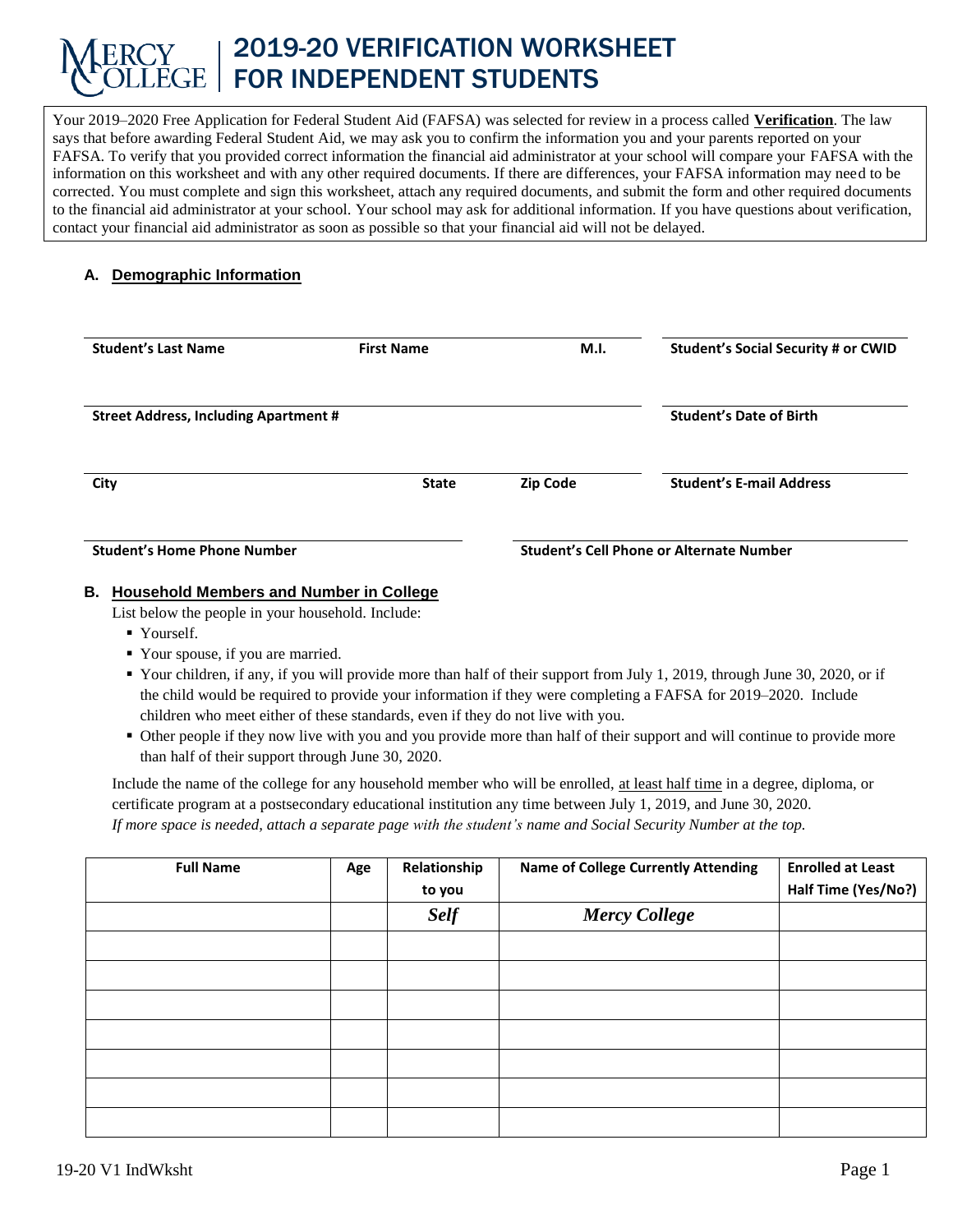## **C. Verification of 2017 IRS Income Tax Information for Student Tax Filers**

1.**TAX RETURN FILERS Important Note:** If you (or your spouse, if married) filed, or will file, an amended 2017 IRS tax return, the student must contact the Office of Enrollment Services at (877) MERCY-GO for additional instructions before completing this section.

**Instructions**: Complete this section if the student, filed or will file a 2017 income tax return with the IRS. *The best way to verify income is by using the IRS Data Retrieval Tool* (IRS DRT) *that is part of FAFSA on the Web.* In most cases, no further documentation is needed to verify 2017 IRS income tax return information that was transferred into the student's FAFSA using the IRS DRT if that information was not changed.

In most cases, for electronic filers, 2017 IRS income tax return information for the IRS DRT is available within 2–3 weeks after the 2017 electronic IRS income tax return has been accepted by the IRS. Generally, for filers of 2017 paper IRS income tax returns, the 2017 IRS income tax return information is available for the IRS DRT within 6-8 weeks after the 2017 paper IRS income tax return has been received by the IRS. Contact the financial aid office if more information is needed about using the IRS DRT.

#### **Check the box that applies:**

I, the student, have used the IRS DRT in FAFSA on the Web to transfer my (and if married, my spouse's) 2017 IRS income tax return information into the FAFSA.

I, the student, have not yet used th[e IRS DRT in F](http://www.irs.gov/)AFSA on the Web, but will use the tool to transfer 2017 IRS income tax return information into the FAFSA once my 2017 IRS income tax return has been filed.

I, the student, am unable or choos[e not to use](http://www.irs.gov/) the IRS DRT in FAFSA on the Web, and instead will provide the school a 2017 IRS Tax Return Transcript. (signature not required on transcript)

- $\Box$  Check here if a 2017 IRS Tax Return Transcript(s) is provided.
- $\Box$  Check here if a 2017 IRS Tax Return Transcript(s) will be provided later.

To obtain a 2017 IRS Tax Return Transcript, go to [www.irs.gov](http://www.irs.gov/) and click on "**Get Your Tax Record**" or call 1-800-908-9946. Make sure to request the "IRS Tax Return Transcript" and not the "IRS Tax Account Transcript." Use the Social Security Number and date of birth of the first person listed on the 2017 IRS income tax return, and the address on file with the IRS.

In most cases, for electronic filers, a 2017 IRS Tax Return Transcript may be requested from the IRS within 2–3 weeks after the 2017 IRS tax return has been accepted by the IRS. Generally, for filers of 2017 paper IRS income tax returns, the 2017 IRS Tax Return Transcript may be requested within 6-8 weeks after the 2017 paper IRS tax return has been received by the IRS.

2.**TAX RETURN NONFILERS** Complete this section if the student will not file and is not required to file a 2017 income tax return with the IRS.

#### **Check the box that applies:**

- $\Box$  I, the student (and my spouse if married), was not employed and had no income earned from work in 2017.
- $\Box$  I, the student (and my spouse if married), was employed in 2017 and has listed below the names of all employers, the amount earned from each employer in 2017, and whether an IRS W-2 form is attached. Attach copies of all 2017 IRS W-2 forms issued to you (or your spouse) by employers. *List every employer even if they did not issue an IRS W-2 form. If more space is needed, attach a separate page with the student's name and Social Security Number at the top*.

| <b>Employer's Name</b> | 2017 Amount Earned | IRS W-2 Attached? |
|------------------------|--------------------|-------------------|
|                        |                    |                   |
|                        |                    |                   |
|                        |                    |                   |

You must provide documentation from the IRS or other relevant tax authority dated on or after October 1, 2018 that indicates a 2017 IRS income tax return was not filed with the IRS or other relevant tax authority.

 $\Box$  Check here if confirmation of nonfiling is provided.

 $\Box$  Check here if confirmation of nonfiling will be provided later.